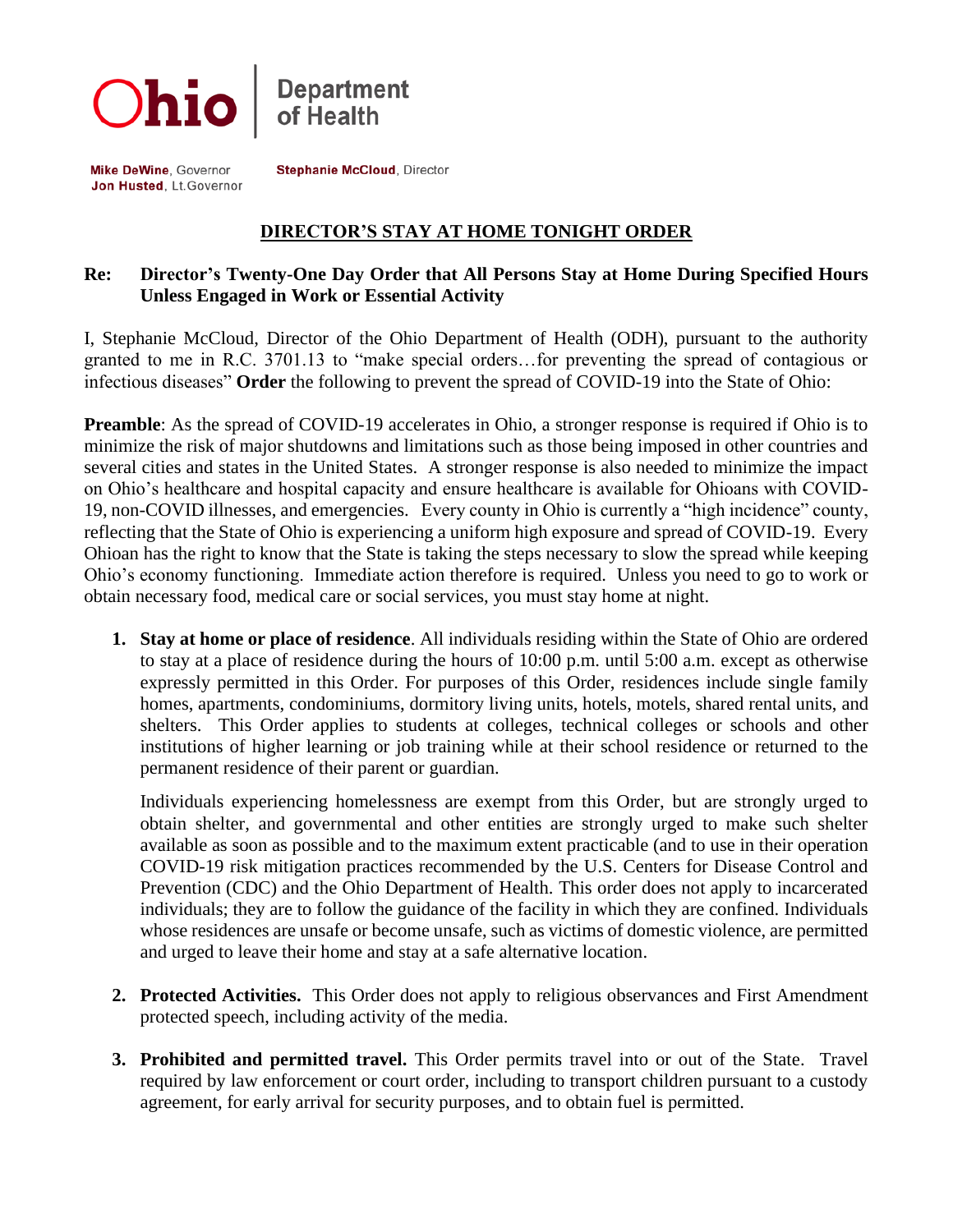- **4. Leaving the home for Essential Activities is permitted.** For purposes of this Order, individuals may leave a place of residence between 10:00 p.m. and 5:00 a.m. to perform any of the following Essential Activities:
	- a. **For health and safety**. To engage in activities or perform tasks essential to their health and safety, or to the health and safety of their family or household members or persons who are unable or should not leave their home (including, but not limited to, pets), such as, by way of example only and without limitation, seeking emergency services, obtaining medical supplies or medication, or visiting a health care professional. This includes hospitals, emergency departments, urgent cares clinics, and pharmacies.
	- b. **For necessary supplies and services.** To obtain necessary services or supplies for themselves and their family or household members or persons who are unable or should not leave their home, or to deliver those services or supplies to others, such as, by way of example only and without limitation, groceries and food, and products necessary to maintain the safety, sanitation, and essential operation of residences. Food and beverages may be obtained only for consumption off-premises, through such means as in-house delivery, third-party delivery, drive-through, curbside pick-up, and carry-out.
	- c. **For necessary social services.** To obtain social services from any provider funded by the Ohio Department of Aging, Department of Developmental Disabilities, Department of Health, Department of Job and Family Services, Department of Medicaid, Department of Mental Health and Addiction Services, Opportunities for Ohioans with Disabilities, Department of Veterans Services, and Department of Youth Services or other organizations providing services to the public whether state-operated, institutional, or community-based. Social services for the purposes of this Order include, but are not limited to: long-term care facilities; day care centers, day care homes, group day care homes; residential settings and shelters for adults, seniors, children, and/or people with developmental disabilities, intellectual disabilities, substance use disorders, and/or mental illness; transitional facilities; home-based settings to provide services to individuals with physical, intellectual, and/or developmental disabilities, seniors, adults, and children; field offices that provide and help to determine eligibility for basic needs including food, cash assistance, medical coverage, child care, vocational services, rehabilitation services; developmental centers; adoption agencies; businesses that provide food, shelter, and social services, and other necessities of life for economically disadvantaged individuals, individuals with physical, intellectual, and/or developmental disabilities, or otherwise needy individuals. Social services shall be construed broadly to avoid any limitations on the delivery of services to those in need.
	- d. **For work.** To engage in employment, including volunteer work.
	- e. **To take care of others.** To care for a family member, friend, or pet in another household, and to transport family members, friends, or pets as allowed by this Order.
	- f. **Government services.** This Order does not apply to the United States government. Nothing in this Order shall prohibit any individual from performing or accessing government services, including fire, paramedics, law enforcement, and other emergency services and first responders.